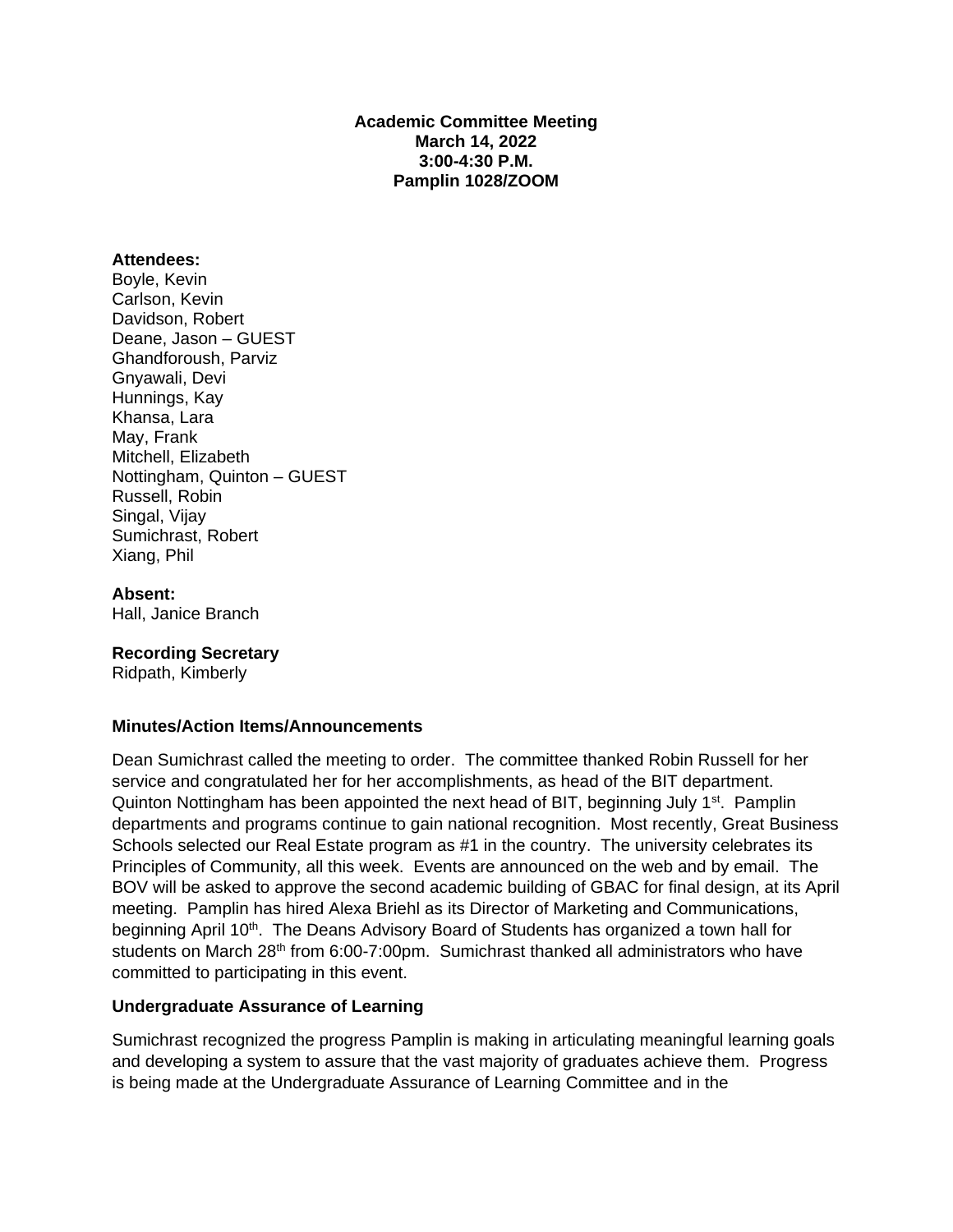development of the Implementation Plan. The department of management will conduct assessment using course embedded measures. Sumichrast stressed the need for all departments to contribute to these efforts. He recognized Jason Deane, head of the Pamplin Undergraduate Assurance of Learning Committee and asked him to provide a report on recent activity. Deane shared they are in the early stages and are identifying questions by looking back at past exams to identify and assess those learning objectives. They have been working with TLOS to manage the data and will distribute it to the department heads from there. Our plan is to create college-wide goals and measure student achieving this spring.

# **Recognition of faculty transitions**

Sumichrast opened the discussion to share how each department handles these recognitions, for everyone to be notified. This is something the department heads have done individually and used to be noted in a Pamplin magazine. Sumichrast noted he would like to go forward with a systematic approach, at the college level; departments can handle how they wish. Elizabeth Mitchell shared thoughts on how they can incorporate these updates within Advancement. Departments would need to compile a list of events/transitions that could become a framework, in helping Advancement handle information about these transitions.

# **Financial Planning and priorities FY 2023**

Sumichrast said Pamplin was trying to project the amount of money it had to invest in new personnel and programs, during the next academic year. Just as important, it is trying to determine how much money will be available for the next 30 years. Hunnings showed how new funds might be available based on assumptions about growth and the funding model that could be used by the university. The report shows estimated new expenses that are almost certain to happen. Sumichrast reported on a list of needs submitted to the provost, to show the areas we need help in funding. This report is called a "critical needs" request. Hunnings made a summary of all our current critical needs requests, and the list is ordered strategically. The committee discussed the various requests. Examples listed below:

- Faculty (Senior, other T/TT and NTT)
- Northern Virginia (leased space to replace NVC, student recruiting)
- Student Success/Tutoring Staff
- Director of Learning

Committee members also suggested other areas for funding, including additional faculty, more career services staff and more advising.

## **Policy Updates**

Kevin Carlson shared the updated policy 630—Pamplin Ph.D. Program Placement Goal Schools. The updates are essentially a few copy-editing and clarifying changes. In detail, adding language that placements in tenure-track positions are to be counted as target placements. And clarifies the timing, to cover placements in calendar years 2023-2027. In